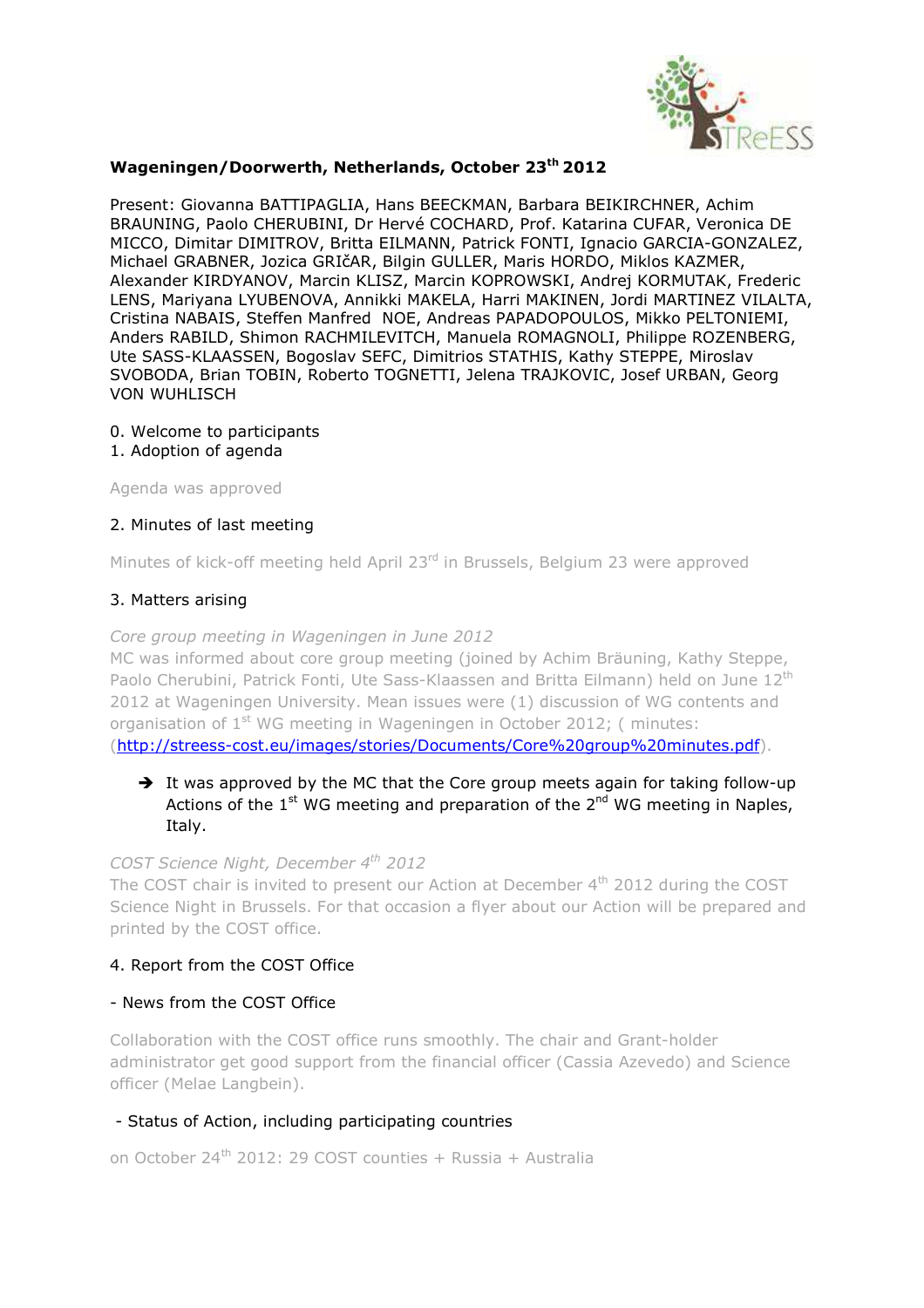

## - Budget Status, budget planning and allocation process

The MC was informed that Britta Eilmann (Grand-holder administrator) and Ute Sass-Klaassen (Action chair) attended a eCOST course in Brussels, in May 2012. The eCOST System was shortly introduced and advances were discussed.

The MC was informed about the budget for the current grant period.

## → MC members agreed that money which is left from WG meetings, workshops or dissemination will be spend on extra STSMs.

MC members were informed that the actual Action budget is based on the number of countries that have been confirmed as COST members at the time of the kick-off meeting, i.e. on 23<sup>rd</sup> of April 2012. Meanwhile the number of countries increased with the consequence that the budget will raised by approx. 30'000€.

### 5. Progress report of working groups

The three WG leaders (Patrick Fonti, WG1; Kathy Steppe , WG2; Achim Bräuning/Andreas Bolte, WG3) provided a short summary on what has been discussed in the WG meetings during the first day.

#### 6. Action planning

### 6.1 Annual Progress Conference (preparation and/or feedback from DC)

Nothing

### 6.2 Action Budget Planning

MC members were informed about problems that emerged in the current WG meeting with late cancellations. In the week before the meeting 4 people cancelled.

- $\rightarrow$  The MC agreed that cancellation fees resulting from late cancellation can be recalled from the participants in question. The MC agreed that Non-MC members who cancelled on short notice will not be invited to join future meetings on COST expenses.
- $\rightarrow$  The MC recommended to organise future conferences in a way that participants arrange hotel reservation by themselves so that organisers do not run in trouble with cancellations.

### 6.3 Action Planning (including meetings)

### 6.3.1 Location and date of next meeting

#### *Next meeting in Naples, Italy*

Veronica de Micco informed about the next meeting which will take place in Naples, Italy from 15-16 April 2013. It will be a 2-day WG meeting followed by a 3-day workshop jointly organised by COST STReESS and IAWA (International Association of Wood Anatomists). Veronica De Micco, University of Naples Federico II and Giovanna Battipaglia, Second University of Naples will be main organisers of the meetings. Our Scientific officer, Melea Langbein, arranged that our Action will get additional money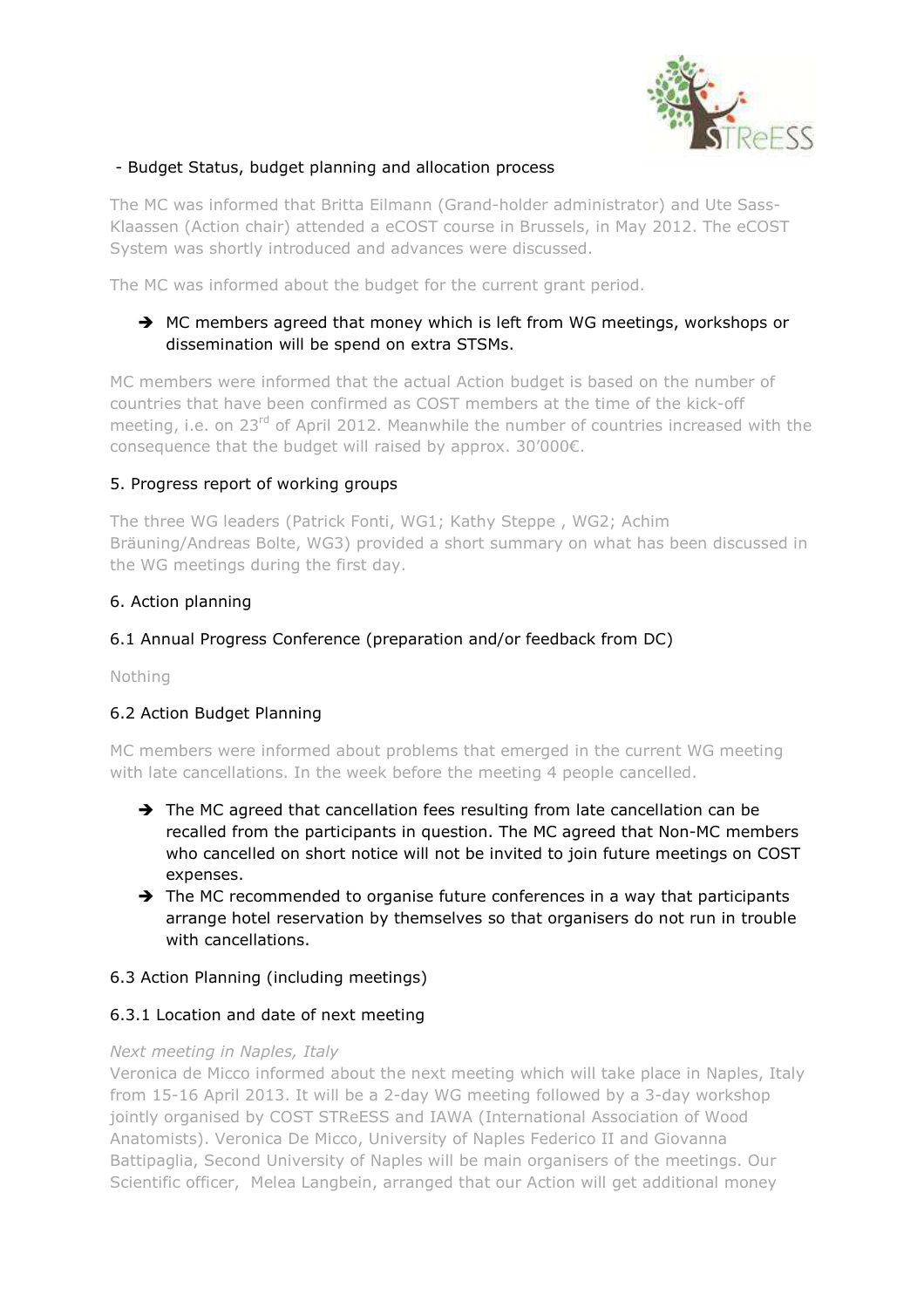

from COST to invite 80 people to participate in both the WG meeting and the workshop. But it was also stated that it is not possible that a conference fee will be paid by the COST participant, since this is not according to the COST rules.

# 6.3.2 Long-term planning (including anticipated locations and dates of future meetings)

During the kick-off meeting we already got some offers from MC members to organise future WG meetings. Currently, offers for organising a WG meeting are collected from

Portugal Spring 2014 (meeting 5), Finland (winter), Israel, and Bosnia and Herzegovina.

# → Concerning future conferences it was approved by the MC that the Core group has the mandate to reduce the eligible expenses reimbursed by COST per day if the actual costs are much lower than the 120 Euro. This will provide us with the chance to invite additional people on the same budget.

### 7. STSM status, applications

Jozica Gricar, STSMs manager, reported that 2 STSM where approved in the last call for STSMs. The next deadline will be on November  $30<sup>th</sup>$  and more than 2 STSMs will be approved if possible since last time lot of excellent applications have been received.

The criteria for assessment and ranking of the applications are

- Output/Deliverables
- Contribution to the Action
- Scientific quality
- CV/Motivation letter

Beside the classical STSM the Action will also announce STReESS-STSMs to help the WG leader to achieve the targets of the Working groups.

### 8. Publications, dissemination and outreach activities

The possibility is discussed to prepare a special issue (SI) for a peer-reviewed journal as output from the COST/IAWA workshop (International Symposium "Wood Structure in Plant Biology and Ecology", WSE) in Naples, Italy. MC members will explore possibilities, such as IAWA, Dendrochronologia, Tree Physiology, Trees- structure and function.

### 9. Request for new members

Since we are already a large group we are not actively seeking for new members. However, Robert Teskey indicated that he as a US-citizen would like to join the Action.

Possibilities will be explored to check possibilities for US scientists to join our Action.

### 10. Promotion of gender balance and of Early Stage Researchers (ESR)

Currently, we are male-dominated (80:20), however, we have many women holding important positions in the Action. In additional we have a lot of good and motivated